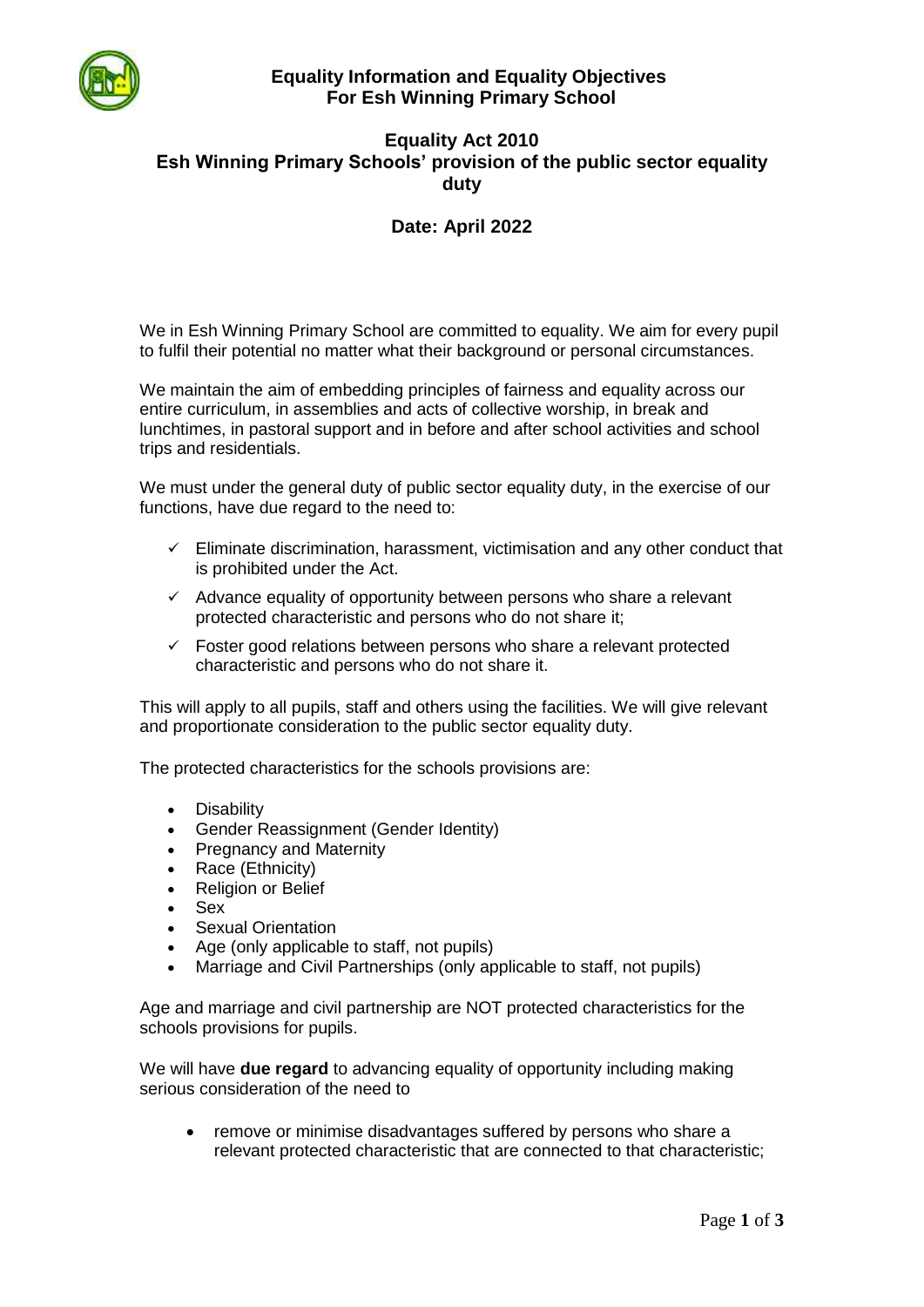- take steps to meet the needs of persons who share a protected characteristic that are different from the needs of persons who do not share it;
- encourage persons who share a relevant protected characteristic to participate in public life or in any activity in which participation by such persons is disproportionately low.

We will take into account the six Brown principles of 'due regard'

- **awareness –** all staff know and understand what the law requires
- **timeliness**  implications considered before they are implemented
- **rigour –** open-minded and rigorous analysis, including parent/pupil voice
- **non-delegation –** the PSED cannot be delegated
- **continuous –** ongoing all academic year
- **record-keeping –** keep notes and records of decisions & meetings

We welcome the opportunity to be transparent and accountable. To this end we fulfil the specific duties of the Act by:

- $\checkmark$  publishing our equality information
- $\checkmark$  publishing our equality objectives

We aim to make the information accessible, easy to read and easy to find.

### *Equality Information (Last updated April 2022):*

This Equality Information is a summary pupil profile of the school. The information for pupils has previously been collected via data collection sheets, which has been completed by parents/carers. Information is then updated as and when required using the Parent App.

We maintain confidentiality and work to data protection principles. We publish information in a way so that **no pupil** can be identified.

### **Staff Equality Profile:**

Our school employs less than 150 staff members and therefore is not required to publish staff data. The school uses any data collected about its staff demographic in order to inform policies, decisions and the objectives detailed on this document.

| Age                                                                                                                                                                                                                                           | We have pupils aged from 3 to 11 years old in our<br>school.                                                                                            |
|-----------------------------------------------------------------------------------------------------------------------------------------------------------------------------------------------------------------------------------------------|---------------------------------------------------------------------------------------------------------------------------------------------------------|
| Disability - A person is disabled<br>under the Equality Act 2010 definition if<br>they have a physical or mental<br>impairment that has a 'substantial' and<br>'long-term' negative effect on their ability<br>to do normal daily activities. | Our numbers are so small it would not be<br>appropriate to publish this information.<br>We ensure reasonable adjustments are made<br>where appropriate. |
| EAL (English as an<br>Additional Language)                                                                                                                                                                                                    | 1.3% EAL                                                                                                                                                |
| Gender Reassignment<br>(Gender Identity)                                                                                                                                                                                                      | We are an inclusive school community and support<br>any pupil exploring their gender identity.                                                          |
| <b>Pregnancy and Maternity</b>                                                                                                                                                                                                                | We comply with our equality duty and have<br>planned to deliver education on site if required or                                                        |

### **Pupil Equality Profile:**